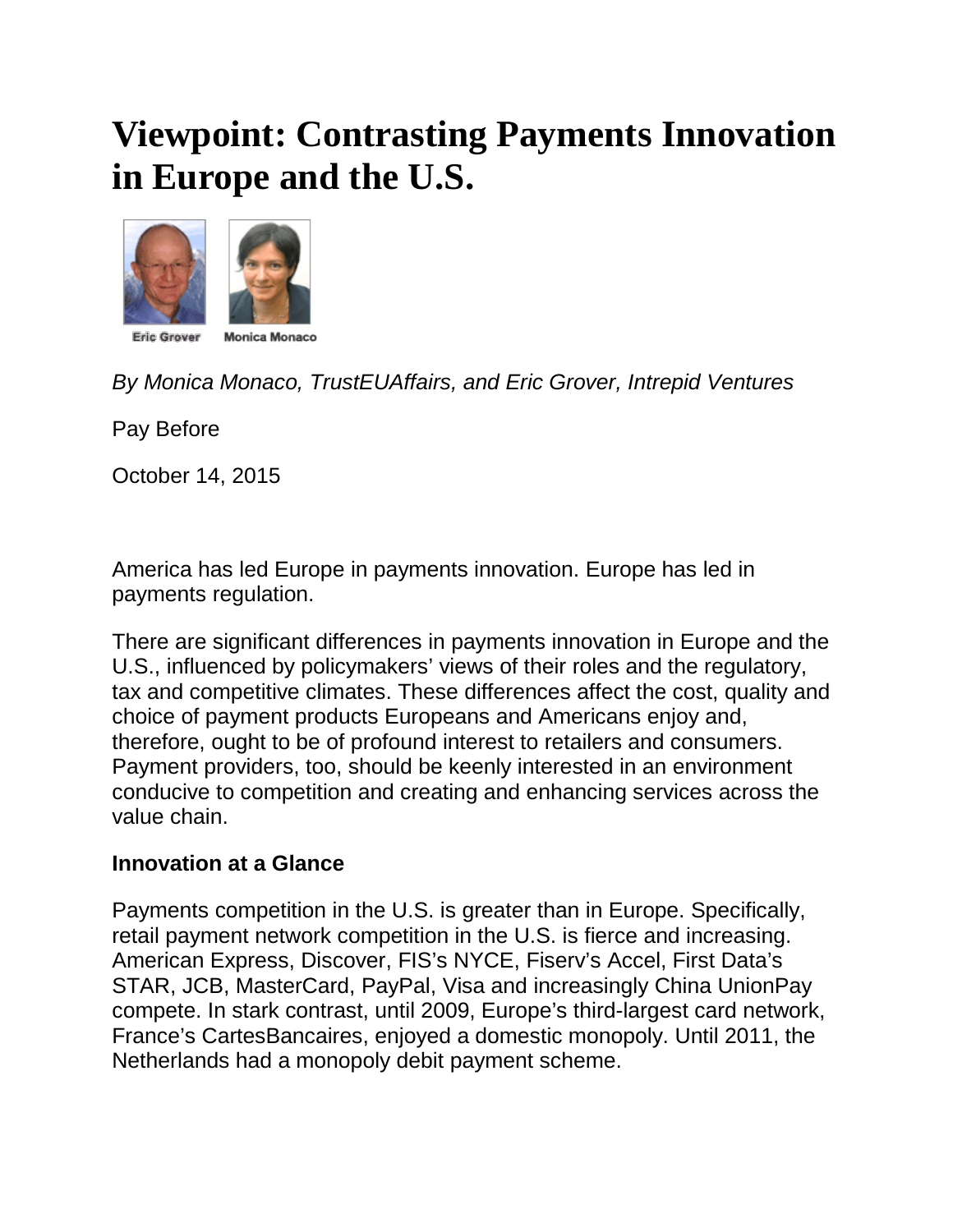#### **Innovation Snapshot**

*Below is a short history of key developments in electronic payments. Notice that most innovations occurred in the U.S. market, many led by immigrant entrepreneurs seeking a friendlier regulatory and competitive environment.* 

General purpose credit cards were invented in the 1950s in New York City by Diners Club founder Frank McNamara. American Express introduced its charge card in 1958, first in paper, then in plastic the following year. The seeds of open payment networks, which we now know as Visa and MasterCard, were planted in 1958 when Bank of America launched its BankAmericard credit card in Fresno, Calif. Later BofA licensed the product to other banks and, at the urging of visionary Dee Hock, it ceded control to a bank association in 1965. The following year another band of banks formed the Interbank Card Association (later MasterCard). Decades later MasterCard and Visa outside Europe converted into public companies.

In 1966, the Bank of Delaware piloted the world's first debit card. In 1967, Barclays debuted an automated cash dispenser and, in 1969, New York's Chemical Bank installed the first modern ATM. In 1994, American video store Blockbuster invented gift cards, and in 1999 a former California radio disc jockey, Steve Streit, created the business now known as Green Dot and the GPR prepaid card.

Roaring out of Silicon Valley, PayPal—founded by entrepreneurs born in Germany, South Africa and Ukraine—first scaled the digital wallet.

In the early 2000s, Swiss and Chinese immigrants Daniel Chatelain and Will Graylin launched mobile-credit-card-acceptance ventures Bozca in Silicon Valley and Way Systems in Boston, respectively. They were too early. Global mobile operating platforms iOS and Android, however, changed the opportunity landscape. In 2009, Twitter co-founder Jack Dorsey started mobile-acceptance phenom [Square.](http://paybefore.com/pay-news/square-secretly-files-for-ipo-july-27-2015/) And, in 2010 Swedish [iZettle](http://paybefore.com/uncategorized/on-the-wire-izettle-raises-e60-million-series-d-introduces-izettle-advance/) and thereafter a host of European copycats followed.

Why the disparity? If you look at the snapshot (to the right), you can see details about payments innovations during the last 65 years. More often than not, these innovations were made in America. And that trend largely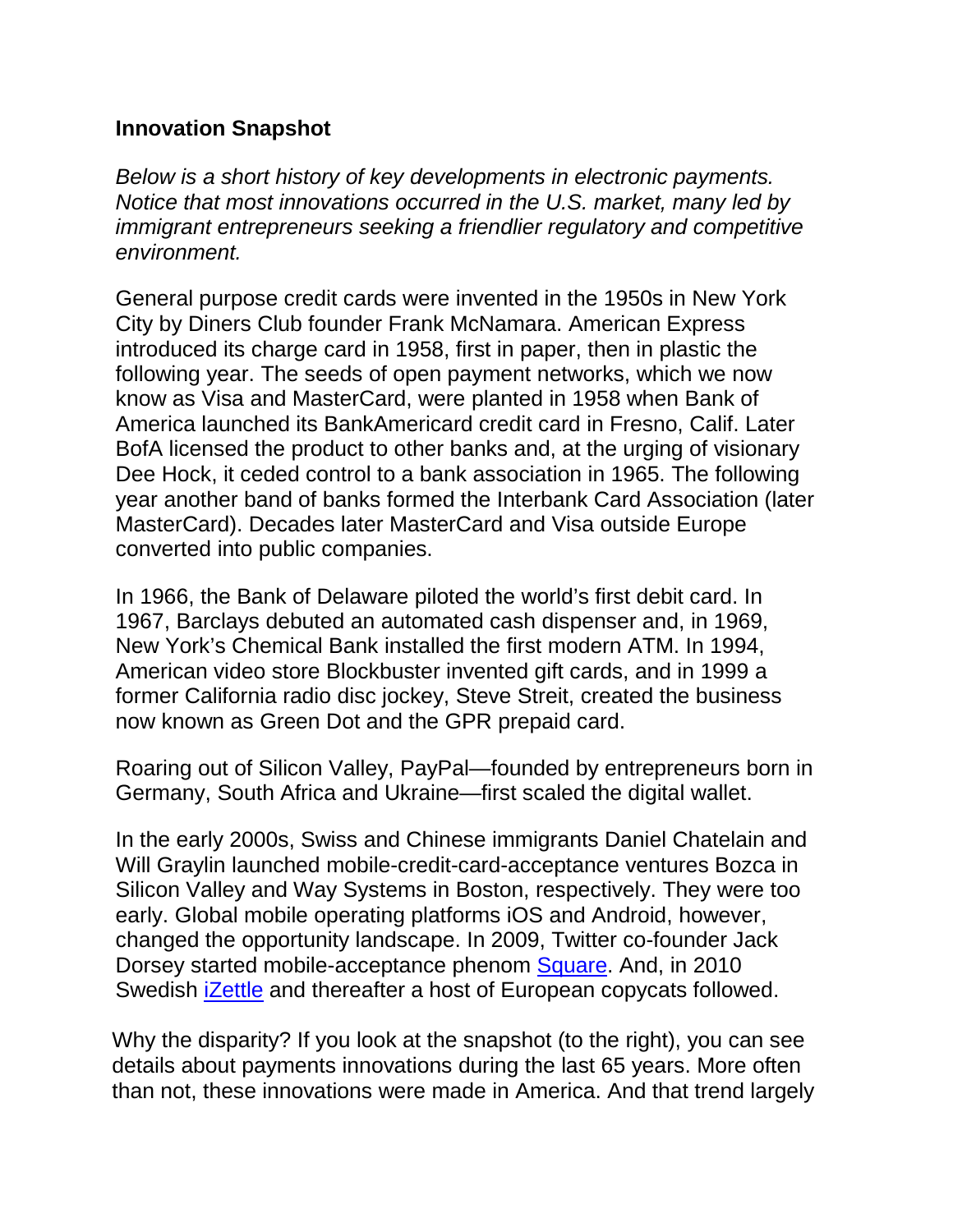continues as new mobile wallet providers compete to shift consumer behavior. At the same time, bitcoin investments in the U.S. dwarf those in Europe, suggesting that emerging payments are more likely to thrive in the U.S. market. While there are many factors at play, the regulatory environment is a major force in shaping the two market realities.

#### **Technology Neutrality Leads to Broader Regs**

To understand the European regulatory environment and how it has and will continue to affect the payments industry, it's helpful to look at how European regulators view themselves. Often, it seems they believe that regulation should precede market solutions. For example, technology neutrality is one of the key principles of the European regulatory framework for electronic communications. The concept appears in the proposed EU Data Protection Regulation and the proposed EU Directive on Network and Information Security (the NIS Directive), both of which likely will be adopted in 2015 or 2016. In a nutshell, the same regulatory principles apply regardless of the technology used.

As Nobel Laureate James Buchanan says in his Public Choice Theory, regulators seek to maximize their power and utility. Technology neutrality is a banner under which European regulators inevitably will extend their authority to new markets and technologies, before or absent evidence of market failures meriting intervention. When has an EC regulator ever argued his enlightened direction wouldn't improve the market or produce more "European" results? In this sense, technology neutrality can encourage over-regulation of emerging markets. Consequent regulatory uncertainty and risk can cause businesses to defer or reduce investment, as the 2011 "OECD Council Recommendation on Principles for Internet Policy Making" explains. Although there is investment activity in payments in Europe, it would be much greater if the regulatory burden weren't so great.

# **Regulators 'Know Best'**

European regulators' interest in new payment solutions remains keen. The European Central Bank's Euro Retail Payments Board, for example, is looking at person-to-person and proximity mobile payments. But private sector players have developed a range of P2P and proximity payment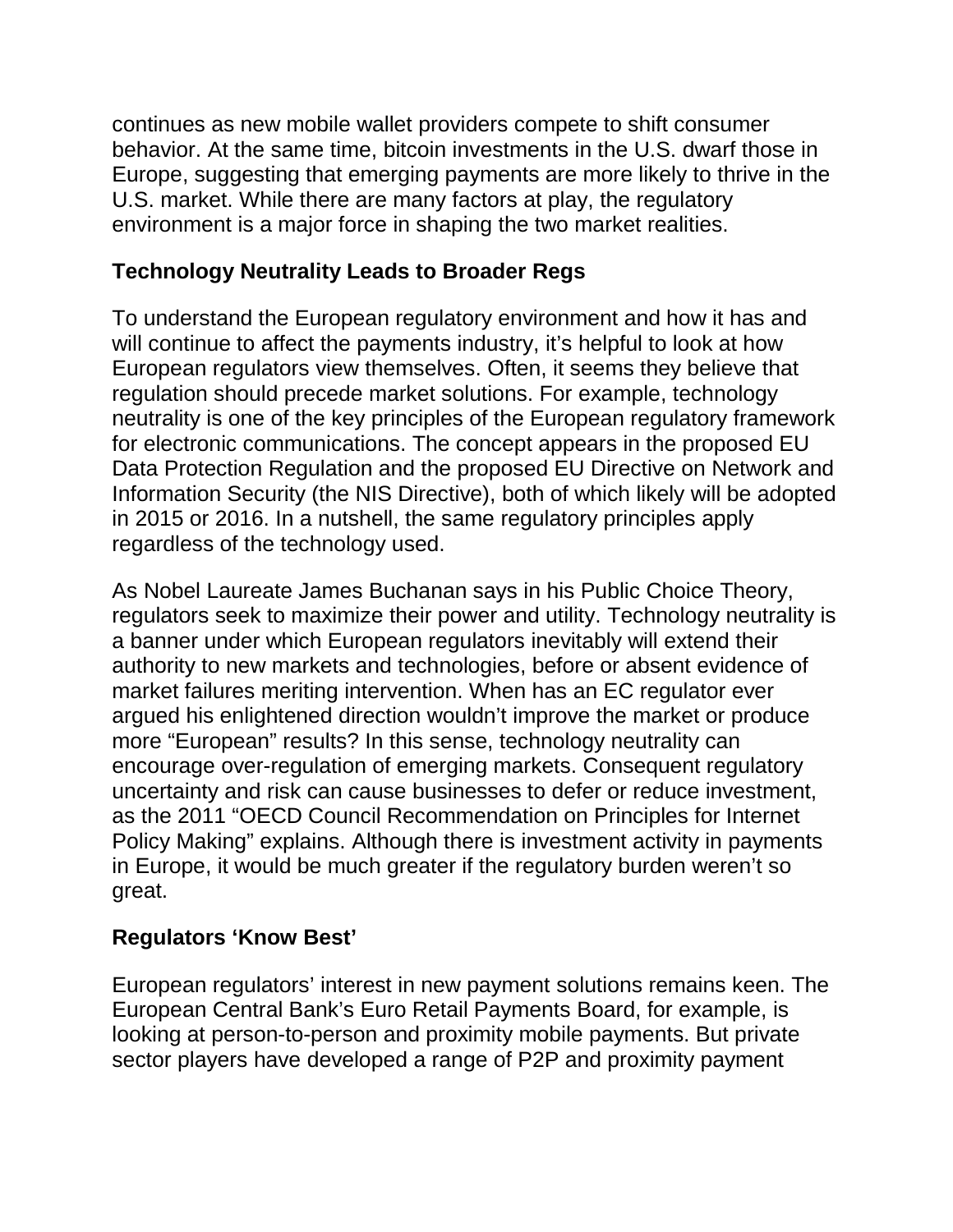services. Some failed. Others are adapting and getting market traction. Are central bank-crafted solutions more likely to delight consumers?

Legal and regulatory differences notwithstanding, there is robust transatlantic traffic in payments ideas and competition.

Forged in the world's largest and most competitive payments market, American processors like First Data, Elavon, Global Payments, EVO and TSYS have had success in the Old World and generally have been more pan-European than their European peers. And while the Irish Collison brothers' San Francisco-based e-commerce specialist Stripe has debarked in Europe, Dutch e-commerce processors Adyen, Global Collect (Ingenico), British Worldpay and Wirecard also have ventured overseas.

With payment networks, however, the transatlantic traffic has been oneway: West to East. Visa, MasterCard, American Express, Discover/Diners Club and PayPal compete across Europe. While there's no regulatory barrier, Cartes Bancaires won't be establishing a New York beachhead.

On both sides of the Atlantic, faster ACH has attracted interest from regulators and merchants. Regulators view batch interbank ACH payment systems as out of step with the modern digital age. Merchants hope faster ACH systems will provide a means of reducing retail-payment costs.

# **Mobile Wallets in Europe**

Despite Brussels' interchange caps crimping their economics, Apple Pay and, likely, Android Pay and Samsung Pay are poised to take off in Europe. Interchange fuels innovation on the spend (issuing) side of payment networks.

The European Commission's interchange caps cover card payment schemes whether account keys are managed from a piece of plastic, digital wallet or typed. One-stage digital wallets are containers, albeit with far more potential than their leather cousins. Two-stage digital wallets, such as PayPal, Alipay and Skrill—operating as open card-based payment schemes—would be covered in their own right. EC regulation applies to card-based payment transactions where the payer's and payee's payment service providers are in the EU, both in e-commerce, mobile commerce and at the physical POS.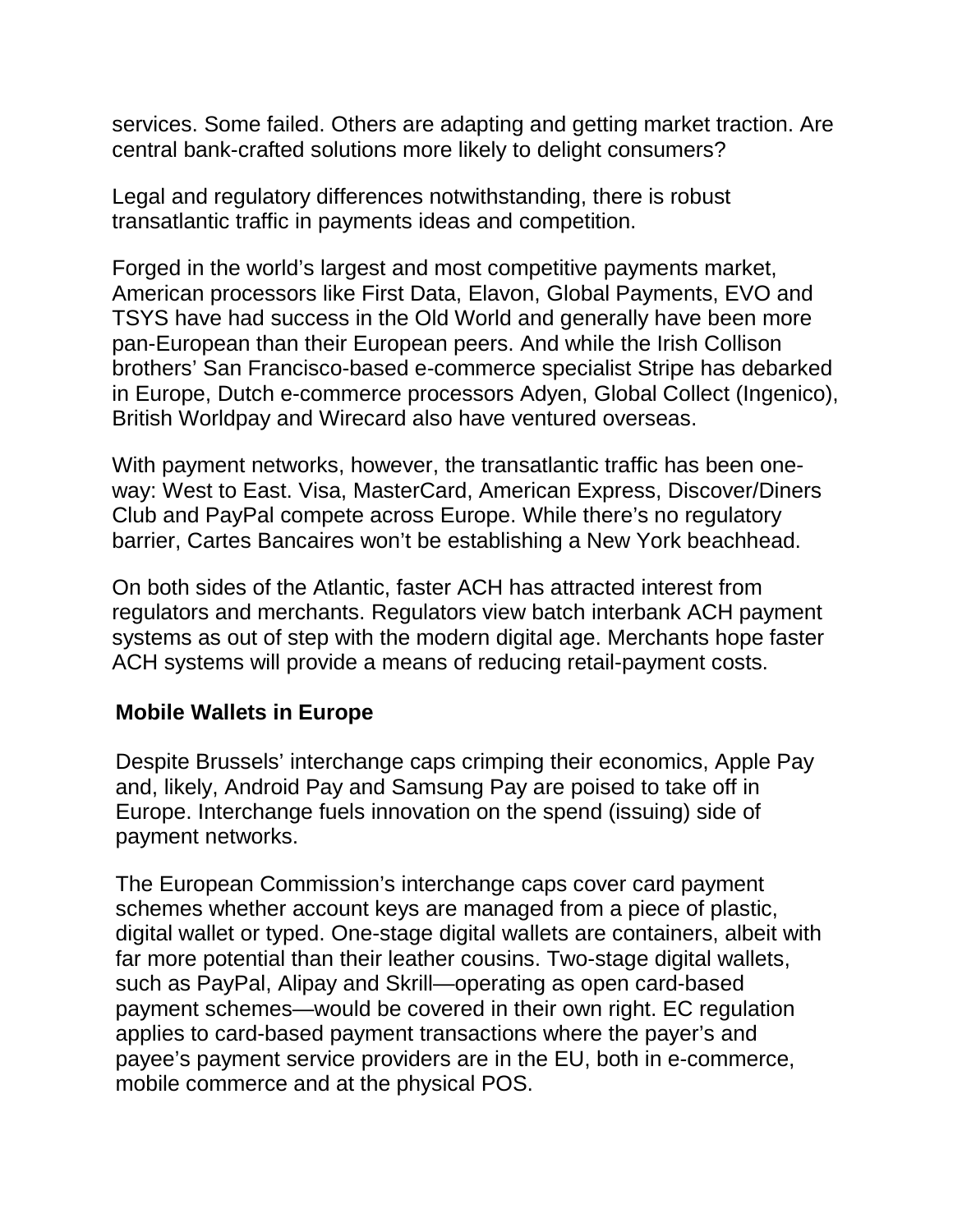European regulators have pressured the banking industry to implement faster interbank-payment processing. In the U.K., banks using their processor VocaLink implemented real-time ACH at the behest of regulators seeking to reduce float. Real-time interbank processing systems also have been implemented in Denmark, Poland and Sweden. Banks, MNOs and retailers are experimenting with consumer applications. Using VocaLink, British banks launched P2P and retail-payment scheme [Paym.](http://paybefore.com/pay-world/u-k-banks-debut-p2p-payments-service-may-5-2014/) Later this year, U.K. banks' ACH-anchored retail-payment scheme [Zapp,](http://paybefore.com/pay-world/five-u-k-banks-to-offer-zapps-mobile-payments-service-jan-15-2014/) which is designed to compete principally with debit cards, debuts.

In January 2015, the U.S. Federal Reserve published [a paper](http://paybefore.com/pay-gov/fed-issues-paper-announcing-plan-to-improve-u-s-payment-system-jan-27-2015/) discussing the benefits of and need for faster interbank payments, advocating a role for itself shepherding the industry to faster ACH, but also acknowledging that the business case remains at best sketchy. The Fed however can't mandate faster ACH.

At its first meeting the ECB's Euro Retail Payments Board's instantpayments committee focused on payment scheme business requirements, discussing 24/7/365 customer availability, instant-payment-transactionexecution timing, availability of funds to payees and real-time access to payment status information. The European approach, not surprisingly, is centralized.

#### **Debate versus Mandate**

Regulation matters. In the U.S. while there are worrying trends with [Operation Choke Point](http://paybefore.com/pay-gov/operation-choke-point-report/) and the CFPB's highly prescriptive 870-page proposed [prepaid rule,](http://paybefore.com/pay-gov/cfpb-final-prepaid-rule-coming-in-january-16-may-26-2015/) there's no consensus that more payments regulation would benefit anyone other than Washington regulators, while in Europe regulation is promoted as reducing card-acceptance fees, enhancing transparency and helping improve competition. Dissent is not brooked. Former EC Internal Markets Commissioner Michel Barnier blasted MasterCard's public criticism of proposed interchange caps as "unacceptable."

The contrast in the debate on either side of the Atlantic over legislation regulating interchange fees is telling. Over the last decade in the U.S., there's been a vigorous public debate on interchange. In 2005 Chairman Alan Greenspan said the Fed didn't have authority to regulate interchange. In 2006 Fed Vice Chairman Don Kohn said interchange disputes were best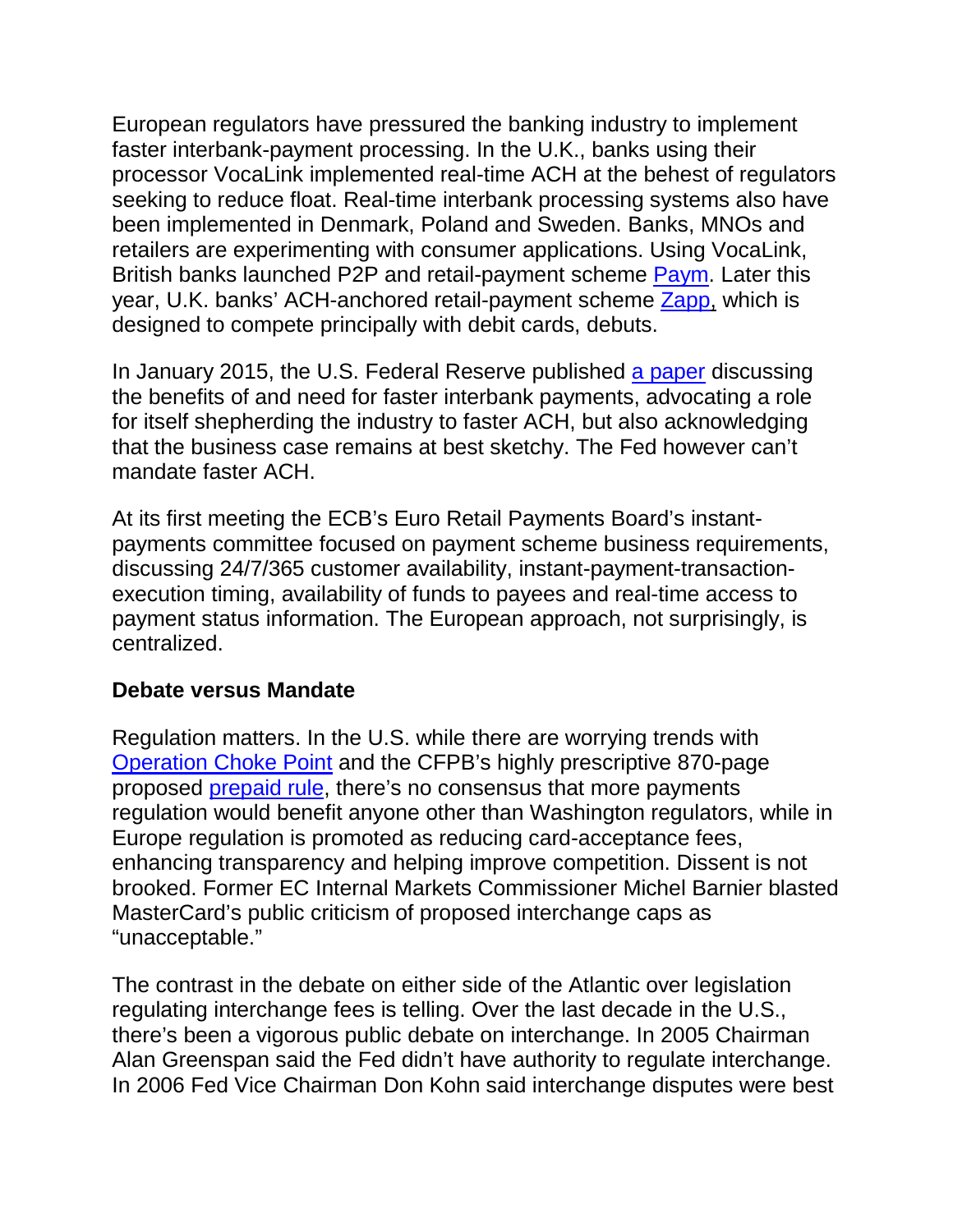resolved by private parties in the market. Congress held three hearings on interchange in 2006 and 2007, which went nowhere. In 2008 and 2009 merchant-discount-fee legislation proposed by Sen. Richard Durbin (D-Ill.) and Reps. John Conyers (D-Mich.) and Peter Welch (D-Vt.) stalled.

In 2010 implacable payments industry critic Sen. Durbin, knowing a financial system regulatory bill was sure to pass, saw an opening. He sold debit interchange caps as good for consumers, merchants and small banks—a political trifecta. There were no hearings and little debate. Nonetheless, Durbin won only 64 votes in the U.S. Senate, attaching it to Dodd-Frank. A subsequent effort to defer his caps picked up 54 votes—a majority but shy of 60 needed to clear the Senate's filibuster hurdle.

In contrast, the EU Parliament rubberstamped—621 votes to 26, with 29 abstentions—the EC's proposal to cap credit and debit interchange. In the EU legislature there was only 4 percent dissent—a Supreme Soviet-style margin—testifying to no debate over fundamentals, notwithstanding that price controls suppress payments innovation, competition and cardholder value. Brussels views payment networks as public utilities.

The most significant U.S. payments intervention was the DOJ suing to eliminate MasterCard's and Visa's ban on banks using their products also participating in American Express and Discover. It was unambiguously procompetition. Otherwise, Washington largely has let networks compete, consolidate and determine their own requirements.

# **Follow the Money**

Capital and talent go where there's opportunity and they're well treated. Payments is no exception. While London has become Europe's fintech capital, there are still better prospects and more capital for payments entrepreneurs in the U.S. Through the second quarter 2015, the U.S. and Canada had 72 percent of global bitcoin venture capital investment, while Europe had 21 percent.

The gray economy and cash use are greater in every country in the EU than in the U.S. due to higher taxes to be sure, but also because of weaker payment system competition, innovation and cardholder value. In their seminal work "Shadow Economies All over the World," economists Friedrich Schneider, Andreas Buehn and Claudio Montenegor estimated the gray economies in France, Germany, Italy and Spain in 2007 were 14.7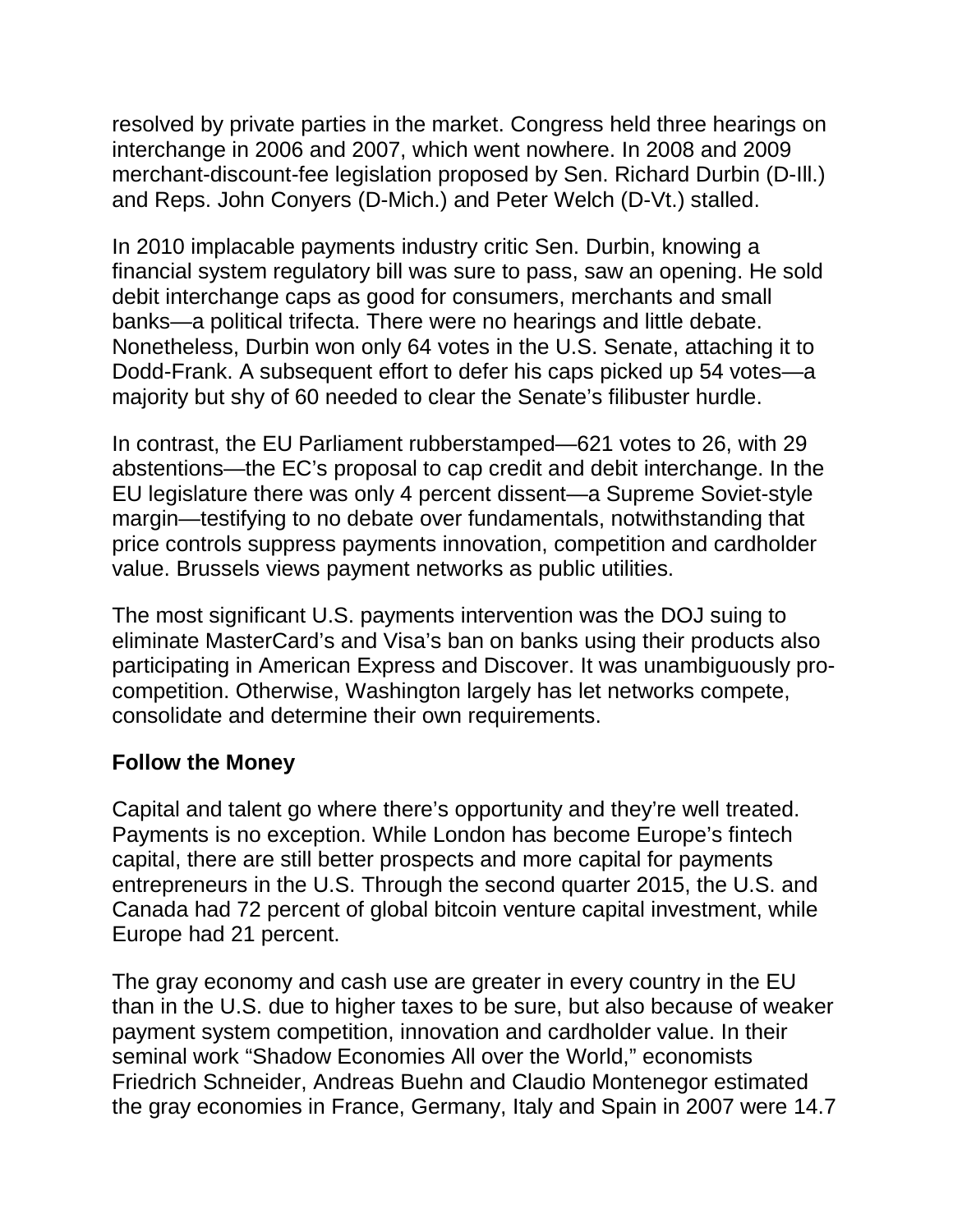percent, 15.3 percent, 26.8 percent and 22.2 percent, respectively. By contrast, they estimated the U.S. gray economy at 8.4 percent. While it's not the only factor, when most consumers have a wallet or purse chock full of payment cards with which they want to pay to earn rewards, gray market commerce has less appeal.

Light regulation and open competitive markets tend to create more robust competitors, innovation and consumer value.

Despite this, the 191-page [Revised Payment Services Directive \(PSD2\)](http://paybefore.com/pay-gov/european-parliament-passes-psd2-by-landslide-oct-8-2015/)  [was passed by the European Parliament Plenary](http://paybefore.com/pay-gov/european-parliament-passes-psd2-by-landslide-oct-8-2015/) on Oct. 8—with 578 votes in favor, 29 against and 52 abstentions. The vote was postponed from September because the lawyers' linguists had to translate the agreed text from English to all member state languages.

In 2007 the first PSD provided the legal foundation for an EU-wide single payments market. In 2013 the EC proposed revising it, believing several important areas of the payments market, such as card, Internet and mobile payments still were fragmented along national borders and needed to be further addressed.

PSD2's scope is broader. PSD2 will create a new Third Party Payment Provider vehicle. Furthermore, PSD2's provisions on payments security and strong customer authentication will change e-commerce consumer authentication. This is yet another example of Brussels' central planners preferring to impose the right answer from on high as opposed to market experimentation and solutions. Left to work, the market continually and dynamically balances consumer and merchant security and convenience. Signatures, PINs, encryption, tokenization and most recently Apple Pay's use of fingerprint authentication were not developed by government masterminds.

Regulation matters. And Europe keeps leading in payments regulation, while America, thus far, has led in payments innovation. America must worry that more prescriptive European-style regulation will suppress innovation. For Europe the question is: "Will its digital payments agenda encourage or stifle innovation?" The agenda is referred to in the PSD2 recitals, but it may be lost in translation.